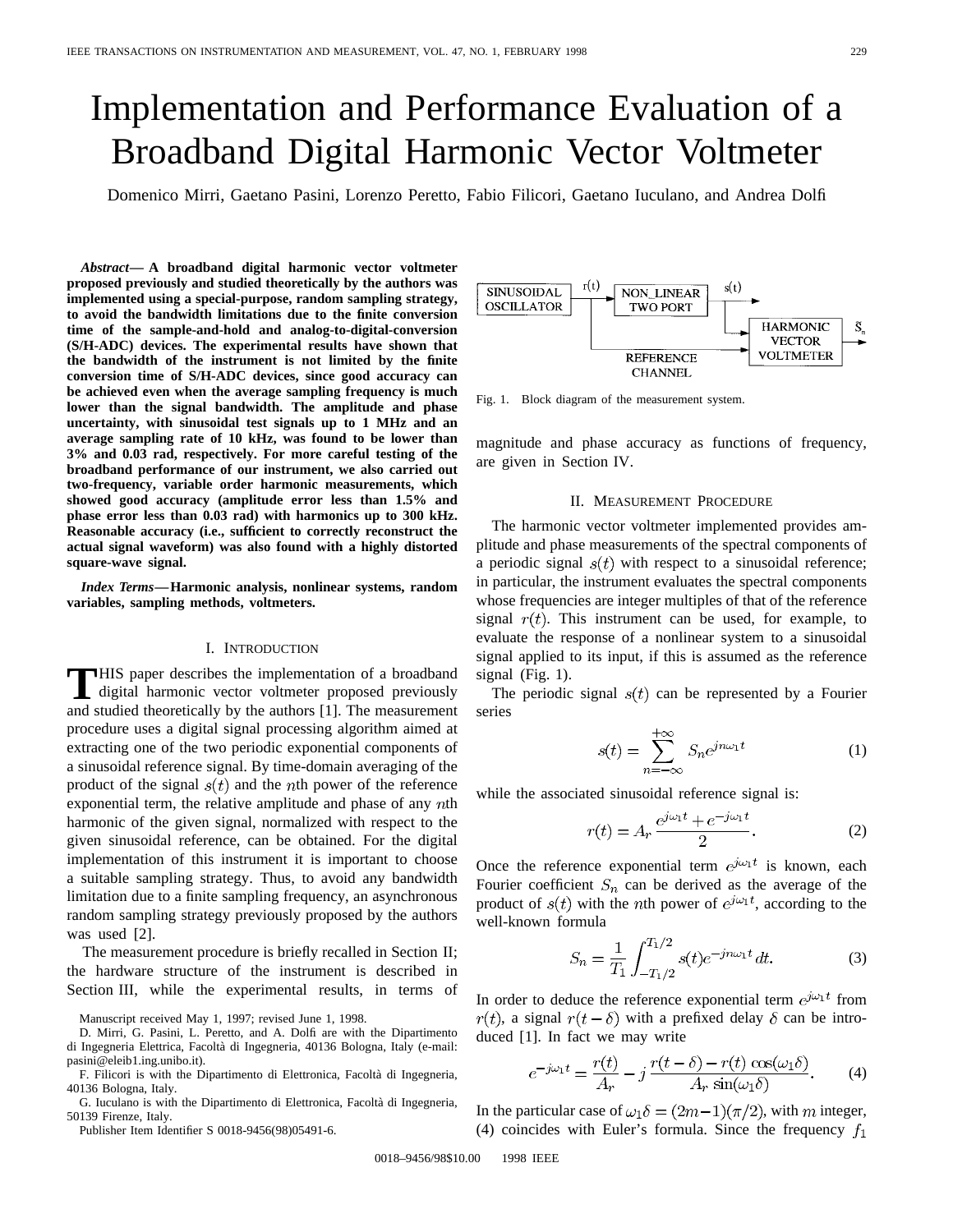of the reference signal is only approximately known, the quantities  $\cos(\omega_1 \delta)$  and  $\sin(\omega_1 \delta)$  must be estimated. It can easily be shown [3] that  $\cos(\omega_1 \delta)$  can be deduced from the autocorrelation of the signal  $r(t)$ . For the digital implementation of its autocorrelation, the signal  $r(t)$  is sampled at a sequence of successive pairs of instants  $(t_{w-i}, t_{w-i} - \delta)$  and the quantity  $\cos(\omega_1 \delta)$  is estimated with a moving average filter

$$
\widetilde{\cos}(\omega_1 \delta) = \frac{2}{N_1 A_r^2} \sum_{i=0}^{N_1 - 1} r(t_{w-i}) r(t_{w-i} - \delta) \tag{5}
$$

where w is an integer which marks a specific value of  $\widetilde{\cos}(\omega_1 \delta)$ deriving from a given set of sampling instants. Thus, the periodic exponential signal can be estimated by the following expression:

$$
\tilde{e}^{-j\omega_1 t} = \frac{r(t)}{A_r} - j \frac{r(t-\delta) - r(t)\tilde{\cos}(\omega_1 \delta)}{A_r \sin(\omega_1 \delta)}.
$$
 (6)

To make the contribution of  $\sin(\omega_1 \delta)$  to the error negligible, and minimizing the corresponding error [1], a target value

$$
\omega_1 \delta = (2m - 1) \frac{\pi}{2}, \text{ with } m \text{ integer} \tag{7}
$$

should be approached. Since the delay  $\delta$  is obtained through a programmable counter,  $\widetilde{\cos}(\omega_1 \delta)$  can assume only a set of discrete values and the condition  $\widetilde{\cos}(\omega_1 \delta) = 0$  in general can only be approached. A suitable  $\delta$  is obtained by adjusting its value through a recursive procedure until  $\widetilde{\cos}(\omega_1 \delta)$  (5) verifies the condition (7) with an approximation such as to guarantee  $\sin(\omega_1 \delta) \approx 1$ .

An estimate of the Fourier series coefficients  $S_n$  of  $s(t)$  can be digitally determined with a moving average of the last  $N_2$ successive values of the sampled signal  $s(t)$  multiplied by the *nth* power of  $\tilde{e}^{-j\omega_1 t}$  [1]

$$
\tilde{S}_n = \frac{1}{N_2} \sum_{i=0}^{N_2 - 1} s(t_{k-i}) \tilde{e}^{-jn\omega_1 t_{k-i}} \tag{8}
$$

where  $k$  is an integer which marks a generic time-dependent value of  $S_n$ .

In order to overcome the bandwidth limitation due to the finite sampling speed, a convenient random sampling strategy was used [2], [4]–[6]. In this way, the only bandwidth limitation of the instrument derives from the bandwidth of the S/H circuit. This strategy divides the time axis into successive equal intervals  $T_c$ ; within each of these intervals a random instant is inserted with a continuous uniform distribution in the interval. More precisely, a generic sampling instant can be defined as follows:

$$
t_{k-i} = \tau_0 + (k - i + X_{k-i})T_c \quad \text{with}
$$
  

$$
i = 0 \cdots N_2 \cdots N_2 + N_1 - 1 \tag{9}
$$

where the unknown constant  $\tau_0$  represents the initial shift between the origin of the sampling sequence and the reference signal  $r(t)$ ;  $T_c$  is the mean sampling-time interval, while  $X_{k-i}$  is the *i*th component of a set of random independent variables having a common continuous uniform distribution in the interval  $\pm a$ , with  $a \approx 1/2$ . The sequences of the random



Fig. 2. Simplified block diagram of the digital harmonic vector voltmeter.



Fig. 3. Block diagram of the sampling time generator.

instants used to estimate  $\cos(\omega_1 \delta)$  and  $S_n$  are different in order to guarantee that they are estimated independently.

# III. HARDWARE STRUCTURE

Fig. 2 shows a simplified block diagram of the harmonic vector voltmeter. The selected random sampling strategy implies that the time interval between two adjacent sampling instants can be practically null, while the distance of the following one is not smaller than  $T_c$ ; thus, to satisfy these conditions each of the three identical acquisition channels includes two identical acquisition systems which operate, respectively, on alternate sampling instants [e.g., odd and even i in (9)]. With reference to Fig. 2, the periodic signal  $s(t)$ is applied to the first input module (called channel 1), while the reference signal  $r(t)$  and the delayed<sup>1</sup> one  $r(t - \delta)$  are applied to the second and the third modules (channel 2 and channel 3), respectively. The timing signals, required by each of the three acquisition channels according to the adopted random asynchronous sampling strategy, are generated by a suitable sampling time generator circuit. Fig. 3 shows the block diagram of the sampling time generator. This generator is synchronized with a "master clock" which divides the time axis into equally spaced intervals; within each interval a random sampling instant must be provided. For this purpose, a random number of eight bits is generated by the DSP. This number is first converted into a corresponding voltage amplitude by a DAC and then into a time instant by comparing it with a voltage ramp signal starting at the beginning of each

<sup>&</sup>lt;sup>1</sup> Actually no delay in  $r(t)$  is introduced, but an equivalent delay difference in the sampling time is introduced by the sampling time generator (see Fig. 3).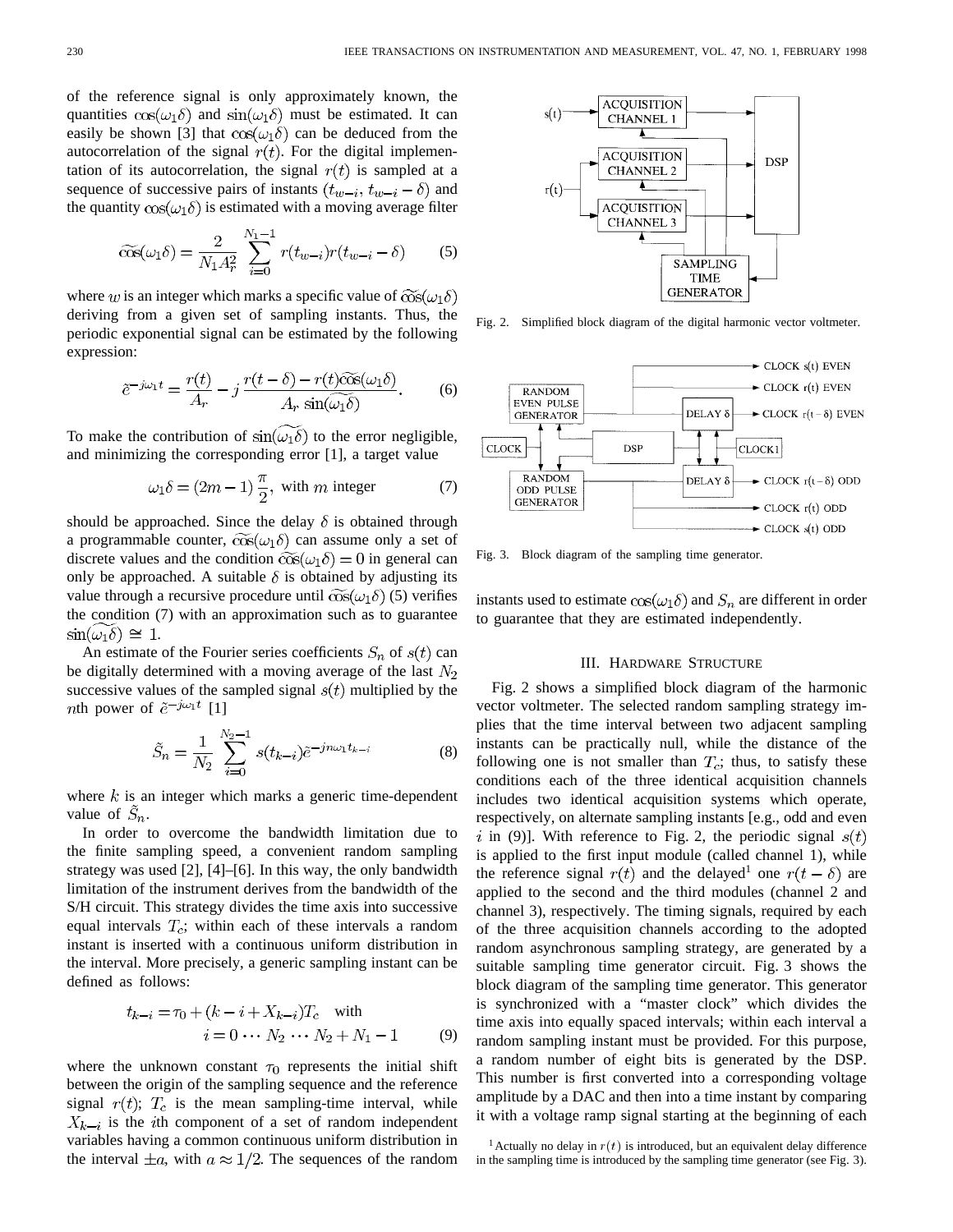time interval. When the amplitudes of the two signals coincide, a sampling pulse is generated. To achieve a continuous random distribution of the sampling instants, a random white noise of adequate amplitude is added to the output of the DAC.

First, the amplitude  $A_r$  of the reference signal  $r(t)$  is determined measuring its rms value. The required rms value can be estimated by means of the simple formula

$$
\tilde{A}_r = \sqrt{\frac{1}{N} \sum_{i=0}^{N-1} r^2(t_{k-i})}
$$
\n(10)

using the adopted asynchronous random sampling strategy [2], [4]–[6]. Then, implementing (5) by software, a suitable value of  $\delta$ , giving a sufficiently small  $|\widetilde{\cos}(\omega_1 \delta)|$  must be found [in our testing procedures, the condition  $|\widetilde{\cos}(\omega_1 \delta)| < 0.05$  is imposed as a criterion for the search of a convenient value for  $\delta$ .

As the frequency of the clock signal which drives the delay generators is  $f_{c1} = 10$  MHz, the delay  $\delta$  can be increased in steps of 100 ns. The final value of  $\delta$  can be obtained by adopting a convenient recursive procedure, which assures an adequate resolution and simultaneously optimizes the search and lock time, . Then this value can be used to estimate, through (6), the periodic exponential signal corresponding to the reference signal  $r(t)$ , in order to evaluate the spectral components of the signal  $s(t)$  by software implementing (8).

Each channel can accept an input signal in the range  $\pm 10$ V. Each module contains the S/H HA-5340 device (gainbandwidth product 10 MHz, slew rate 40 V/ $\mu$ s for 10 V output step) and the ADC HI 674-A (12 bits, conversion time 15  $\mu$ s), both manufactured by Harris. The average sampling-time interval is  $T_c = 100 \mu s$  (i.e., the mean sampling frequency is as low as  $f_{cm} = 10$  kHz).

Since the proposed harmonic vector voltmeter involves computationally intensive data processing algorithms, a floating point DSP located on a board connected to a PC was used. The communication with the external peripherals was implemented by means of a DSP-Link bus.

# IV. MEASUREMENT RESULTS

The instrument calibration was performed only in dc conditions, by comparison with the HP3458A multimeter and according the manufacturer's suggested procedure, which requires trimming the offset and gain of the ADC until the total dc error becomes less than  $\pm 3$  mV. The number of successive sampled values of  $r(t)$  and  $r(t - \delta)$  used in the moving average filter to estimate  $\cos(\omega_1 \delta)$  through (5) was  $N_1 = 2^{13}$ . Also the values of  $N_2$  in (8) and N in (10) were selected equal to  $2^{13}$ . To reduce the effect of the noise introduced by the acquisition channels and the variance associated to the sampling strategy [2], [4]–[6], the mean value of twenty successive measurements of  $S_n$  was considered.

The frequency response of the harmonic vector voltmeter was evaluated for three different phase values of an input sinusoidal signal  $s(t)$  with respect to the reference one  $r(t)$ , as shown in Table I. Both these signals were generated by the two-channel synthesizer HP3326A, which also allows

TABLE I MAGNITUDE AND PHASE ACCURACY FOR A SINUSOIDAL TEST SIGNAL WITH THREE DIFFERENT PHASE VALUES WITH RESPECT TO THE REFERENCE ONE

| Frequency      | Phase $\varphi_1$ | $\Delta S_1(\%)$     | $S_1$              | $\Delta \phi_1$ (rad) |
|----------------|-------------------|----------------------|--------------------|-----------------------|
| (kHz)          | (rad)             |                      | $\%$<br>Δ<br>(A, ) |                       |
| $\overline{4}$ | $\overline{0}$    | $\cdot$ <sub>3</sub> | 0.50               | .0002                 |
|                | $\pi/2$           | $-2.2$               |                    | $-.04$                |
|                | $(3/4)\pi$        | $-2.0$               |                    | .04                   |
| 8              | 0                 | $-.5$                | 0.58               | .003                  |
|                | $\pi/2$           | $-1.3$               |                    | $-0.06$               |
|                | $(3/4)\pi$        | $-0.9$               |                    | .12                   |
| 16             | 0                 | 1.3                  | 2.5                | .004                  |
|                | $\pi/2$           | .02                  |                    | $-.007$               |
|                | $(3/4)\pi$        | $-2$                 |                    | .03                   |
| 32             | 0                 | $-0.6$               | 1.2                | .02                   |
|                | $\pi/2$           | $-9$                 |                    | .005                  |
|                | $(3/4)\pi$        | $-1.1$               |                    | .03                   |
| 64             | $\overline{0}$    | $-.5$                | 2.4                | .008                  |
|                | $\pi/2$           | $-0.6$               |                    | .007                  |
|                | $(3/4)\pi$        | $-.2$                |                    | .02                   |
| 128            | $\overline{0}$    | $-1$                 | 1.4                | $-01$                 |
|                | $\pi/2$           | $-.7$                |                    | .009                  |
|                | $(3/4)\pi$        | $-.3$                |                    | $-.002$               |
| 256            | $\Omega$          | $-.8$                | 2.4                | .02                   |
|                | $\pi/2$           | $-1.2$               |                    | $-.01$                |
|                | $(3/4)\pi$        | $-1.3$               |                    | .007                  |
| 512            | 0                 | .5                   | 2.1                | .04                   |
|                | $\pi/2$           | -.6                  |                    | .003                  |
|                | $(3/4)\pi$        | .7                   |                    | $-.009$               |
| 1024           | $\Omega$          | $-.8$                | 2.9                | $-0.008$              |
|                | $\pi/2$           | $-.6$                |                    | $-.003$               |
|                | $(3/4)\pi$        | $-1.2$               |                    | .02                   |

adjusting the phase difference between the two channels, once a calibration procedure to set the null phase value has been carried out; to this end the digital oscilloscope TK2440 was used.

The amplitudes of  $r(t)$  and  $s(t)$  were measured with two HP3458A multimeters. If we recall that the value of the average sampling frequency  $f_{cm}$  was only 10 kHz, the results confirm that the adopted random asynchronous sampling strategy is such as to overcome any bandwidth limitation deriving from the finite sampling rate [2], [3]–[5]. Thus, the instrument bandwidth practically depends only on the bandwidth of the S/H adopted in our implementation (i.e., 10 MHz gainbandwidth product and a maximum slew-rate of 40 V/ $\mu$ s in large signal operation). As regards the magnitude accuracy, we obtained an absolute accuracy  $\Delta S_1 \leq 2.2$  and a ratio accuracy  $\Delta(S_1/A_r) \leq 3$ ; the phase discrepancy was less than 0.02 rad. In order to test the harmonic vector voltmeter accuracy under periodic, nonsinusoidal operation, different two-frequency signals, including a fundamental and different order harmonics, were used. These two frequency signals were generated using the two-channel synthesizer HP 3326A, while the reference signal was provided by a third function generator synchronized with the HP 3326A. The amplitude of both the fundamental and the harmonic was 2 V. The results given in Table II show good overall accuracy (better than 1.5% for the amplitude and 0.03 rad for the phase). This confirms the broadband capabilities of the signal sampling and numerical processing procedures adopted. In fact, both the fundamental and harmonic frequencies are well above not only the average sampling frequency adopted (10 kHz) but also the maximum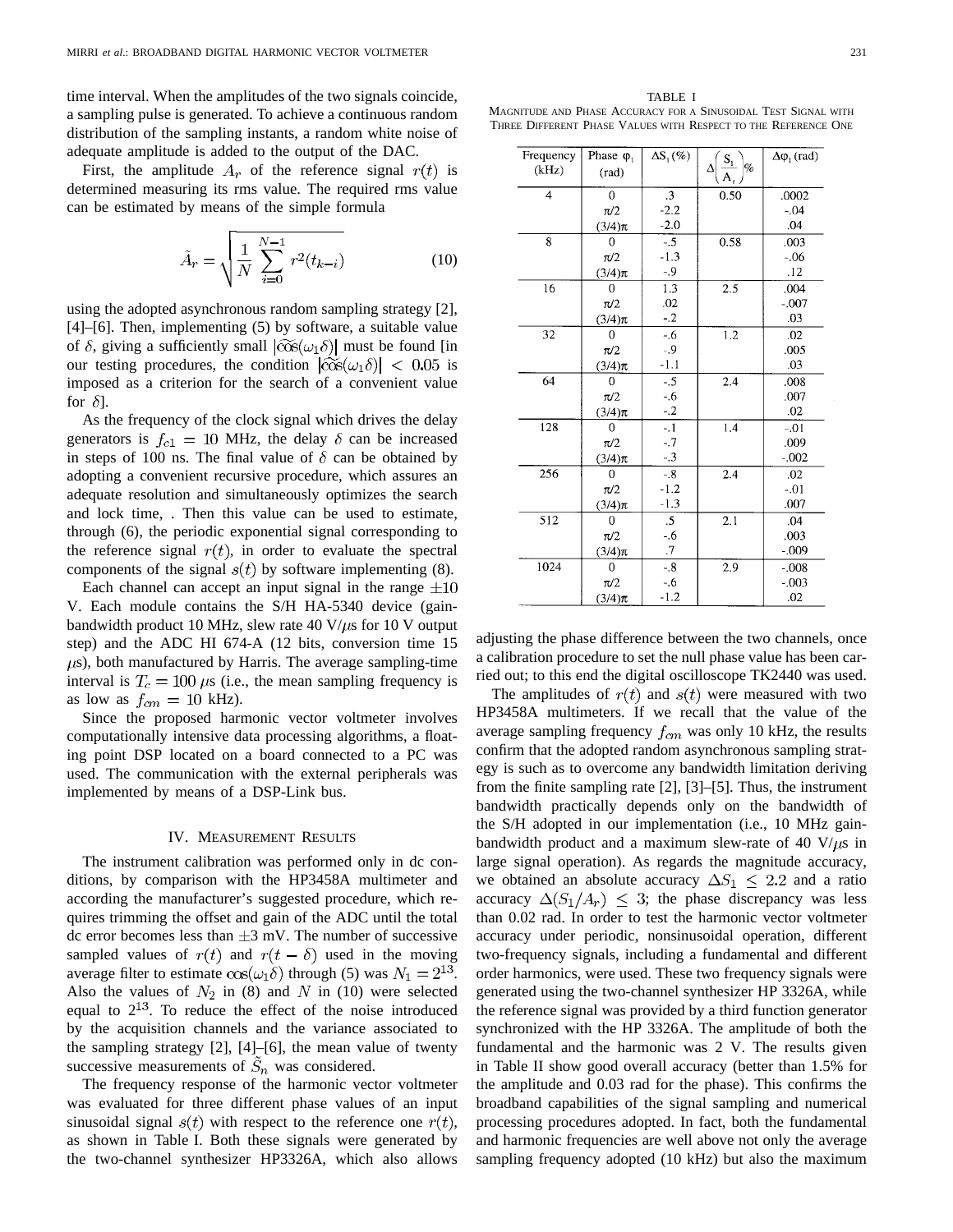

Fig. 4. Comparison between the theoretical shape of a square wave with only the first twenty harmonic components (continuous line) and the experimental one obtained with the measured values (dotted line).

TABLE II AMPLITUDE AND PHASE ERROR OF THE SPECTRAL COMPONENTS OF DIFFERENT SIGNALS  $s(t)$  with the SAME FUNDAMENTAL FREQUENCY  $(S_n = 2$  V)

| Frequency of the         | $\Delta S_n(V)$ | $\Delta\varphi$ (rad) |
|--------------------------|-----------------|-----------------------|
| spectral components      |                 |                       |
| $f_1 = 62.5 \text{ kHz}$ | .02             | $-.02$                |
| $f_1 = 62.5 \text{ kHz}$ | .007            | $-.001$               |
| 2f,                      | $-03$           | .001                  |
| $f_1 = 62.5 \text{ kHz}$ | $-.01$          | .002                  |
| 3f <sub>1</sub>          | $-.03$          | $-.01$                |
| $f_1 = 62.5 \text{ kHz}$ | .006            | $-005$                |
| 4f,                      | .02             | $-0.3$                |
| $f_1 = 62.5 \text{ kHz}$ | $-.01$          | .02                   |
| 5f,                      | $-.01$          | .004                  |

sampling frequency which, in a conventional sampling approach, would be allowed by a 15  $\mu$ s conversion time of the HI 674-A ADC device. The performances discussed above were achieved by designing our prototype instrument according to conventional analog and digital design techniques, by simply following the state-of-the-art and, in particular, the component manufacturer's recommendations. In this respect, it should be noted that the nonideal behavior of most of the many building blocks in Fig. 1 (e.g., all the components of the sampling time generator, except for the delay blocks) is not critical for the instrument accuracy, since the only requirement on these elements is producing a pseudorandom set of sampling instants with a reasonably uniform distribution. Actually, a good approximation of the required uniform, pseudorandom sampling time distribution was achieved; this was verified by measuring the sequence of sampling instants by means of an HP 3470B universal time interval counter. Good uniformity of the sampling time distribution was then confirmed by the Kolmogorov–Smirnov test. In fact, the maximum absolute difference between the empirical distribution function and the assumed uniform one was less than  $5 \times 10^{-3}$ . For the test at the 1% significance level the critical value for  $n = 2^{15}$  data is  $1.6276/\sqrt{n} = 9.0 \times 10^{-3}$ , which is greater than the observed value  $5 \times 10^{-3}$ . Consequently, our actual significance level

TABLE III THEORETICAL AND MEASURED AMPLITUDES AND PHASES OF THE FIRST TWENTY SPECTRAL COMPONENTS OF A SQUARE WAVE SIGNAL

| Frequency of             | $S_n$ (V)   | $\tilde{S}_n$ (V) | $\varphi_n$ (rad) | $\Phi_n$ (rad) |
|--------------------------|-------------|-------------------|-------------------|----------------|
| the spectral components  |             |                   |                   |                |
| $f_1 = 62.5 \text{ kHz}$ | 2.546       | 2.554             | 3.142             | 3.134          |
| $2f_1$                   | $\mathbf 0$ | 0.045             |                   |                |
| 3f <sub>1</sub>          | 0.849       | 0.868             | $\mathbf 0$       | $-0.024$       |
| 4f <sub>1</sub>          | 0           | 0.046             |                   |                |
| $5f_1$                   | 0.509       | 0.500             | 3.142             | 3.124          |
| 6f,                      | 0           | 0.039             |                   |                |
| $7f_1$                   | 0.364       | 0.369             | $\Omega$          | $-0.082$       |
| 8f,                      | $\bf{0}$    | 0.035             | $\overline{a}$    |                |
| $9f_1$                   | 0.283       | 0.277             | 3.142             | 3.028          |
| 10f <sub>1</sub>         | $\mathbf 0$ | 0.036             |                   |                |
| 11f <sub>1</sub>         | 0.231       | 0.229             | $\bf{0}$          | $-0.081$       |
| 12f <sub>1</sub>         | 0           | 0.036             |                   |                |
| $13f_1$                  | 0.195       | 0.198             | 3.142             | 2.926          |
| 14f.                     | 0           | 0.038             |                   |                |
| $15f_1$                  | 0.170       | 0.171             | 0                 | $-0.131$       |
| $16f_1$                  | 0           | 0.035             |                   |                |
| $17f_1$                  | 0.150       | 0.156             | 3.142             | 2.960          |
| 18f <sub>1</sub>         | 0           | 0.031             |                   |                |
| 19f <sub>1</sub>         | 0.134       | 0.134             | 0                 | $-0.218$       |
| 20f <sub>1</sub>         | 0           | 0.030             |                   |                |
|                          |             |                   |                   |                |

exceeds 1% and we may regard the data as consistent with the hypothesis that they come from a uniform distribution.

Delay block implementation, on the other hand, can be more critical for spectral analysis accuracy, since delay errors involve inaccuracies in the extraction of the reference exponential term of (6), as shown in [1]. As delay was implemented through a programmable counter with 100 ns resolution, this uncertainty (which could possibly be improved) is probably one of the causes of the accuracy limits found in the measurements.

Finally, in order to check the instrument's capability to deal with realistic, broadband periodic signals, the first twenty spectral components of a 62.5 kHz symmetric square wave with respect to a synchronous sinusoidal signal assumed as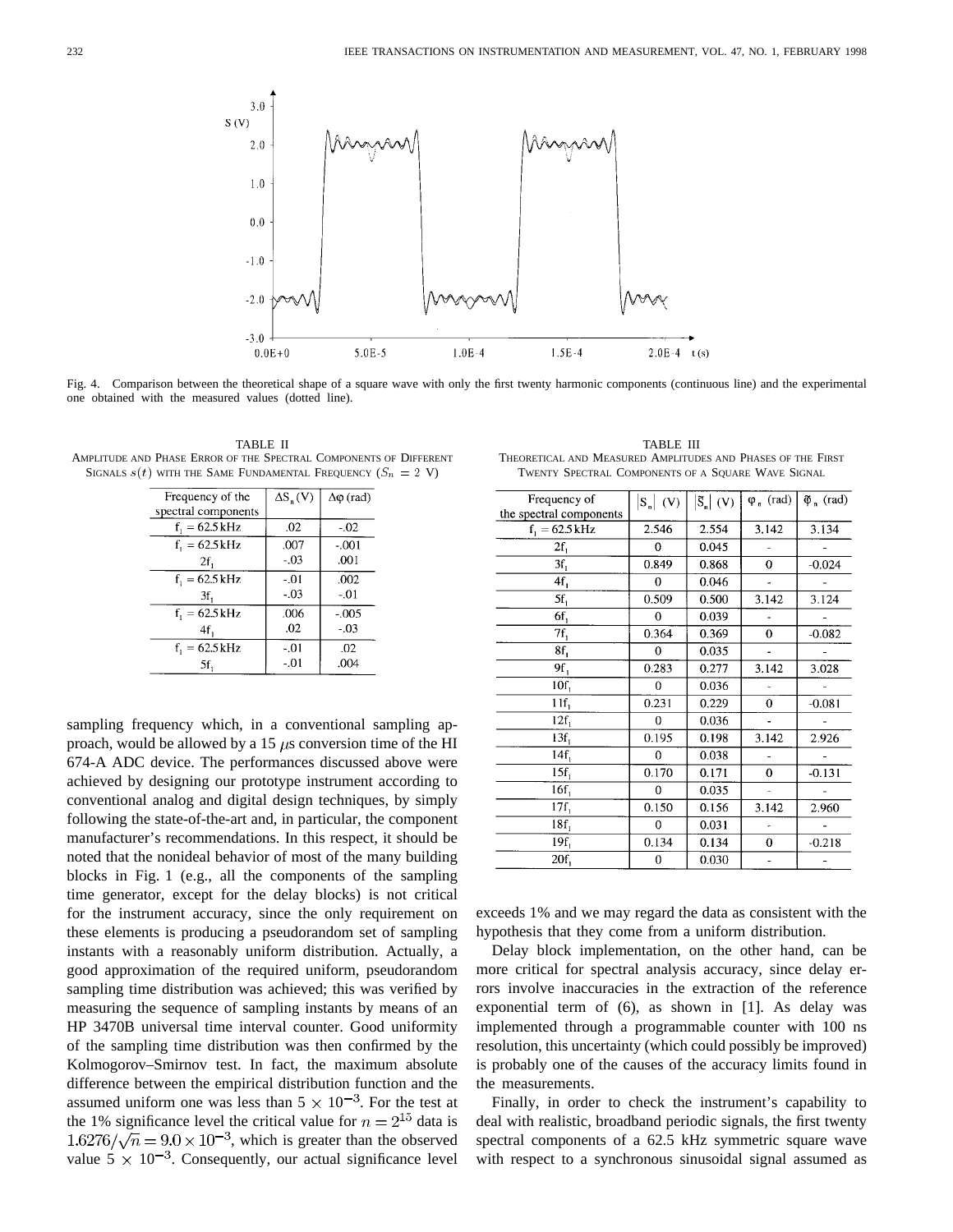reference were measured. These harmonics were compared with the theoretical values corresponding to an ideal squarewave signal characterized by the same true rms value ( $S_{\rm rms}$  = 2 V) which was measured with the HP3458A multimeter.

No direct comparison with the amplitude and phase spectrum of the nonideal square-wave provided by the HP 3326A synthesizer was possible, since a vector spectrum analyzer with adequate accuracy and bandwidth was not available. Thus, the amplitude and phase discrepancies in Table III include both the instrument's inaccuracies and test signal nonidealities. An overall evaluation of the instrument accuracy in the analysis of a highly distorted broadband signal, like a square wave, can be based on the global rms relative error

$$
\varepsilon_R = \frac{\Delta S_{\rm rms}}{S_{\rm rms}} = \sqrt{\frac{\frac{1}{2} \sum_{n=1}^{M} |\tilde{S}_n - S_n|^2}{S_{\rm rms}^2}}.
$$
 (11)

In the case of the square wave spectrum given in Table III, the global rms relative error  $\varepsilon_R$ , computed by consider  $M = 20$ harmonics, was found to be less than 4%, which includes not only instrument inaccuracy but also test-signal nonideality. The reasonably good overall accuracy in the measurement of the amplitude and phase spectra of a square-wave signal is also qualitatively confirmed by the comparison in Fig. 4 between the ideal and measured waveforms plotted by considering  $M = 20$  harmonics.

The accuracy limits found in the above described tests can be caused by different sources of error, like the finite resolution in the delay block needed for the extraction of the periodic exponential signal from the reference channel, the numerical errors in the DSP algorithm and the noise introduced by the acquisition channels. We have verified that this noise can be reduced by more than one order of magnitude using optical isolators between each acquisition channel and the digital signal processing hardware.

#### V. CONCLUSIONS

The implementation of a digital harmonic vector voltmeter based on a special purpose random sampling strategy has been presented. The prototype instrument, based on a floating point DSP, has been tested on different signals, including a single sinusoid with different phases with respect to the reference one, a sinusoid plus a single harmonic of different order and a square wave. In all cases quite good accuracy both in magnitude and phase was found, even when the signal frequency was much higher than the mean sampling frequency. This feature directly derives from the basic properties of the random sampling strategy adopted and would be practically useful for implementing instruments operating at relatively high frequencies.

### ACKNOWLEDGMENT

The authors gratefully acknowledge the assistance of Dr. Eng. O. Galeotti for designing the instrument, setting the automated measurement system, and carrying out the experimental results.

#### **REFERENCES**

- [1] D. Mirri, G. Iuculano, A. Menchetti, F. Filicori, G. Pasini, and M. Catelani, "A broad band harmonic vector voltmeter based on a random sampling strategy," in *IEEE Instrumentation Measurement Technol. Conf. (IMTC/94),* Hamamatsu, Japan, May 1994, pp. 1012–1015.
- [2] F. Filicori, G. Iuculano, A. Menchetti, and D. Mirri, "A random asynchronous sampling strategy for measurement instruments based on nonlinear signal conversion," *Proc. Inst. Elect. Eng. A,* vol. 136, pp. 141–150, May 1989.
- [3] W. Mc C. Siebert, *Circuits, Signals and Systems.* New York: McGraw-Hill, 1986.
- [4] F. Filicori, G. Iuculano, A. Menchetti, D. Mirri, and M. Catelani, "New performance function for the comparison of different sampling strategies in nonlinear conversion instruments," in *Proc. IEEE Instrumentation Measurement Technol. Conf.,* Washington, DC, Apr. 1989, pp. 307–311.
- [5] G. Iuculano, D. Mirri, F. Filicori, A. Menchetti, and M. Catelani, "A criterion for the analysis of synchronous and asynchronous sampling instruments based on nonlinear processing," *Proc. Inst. Elect. Eng. A,* vol. 139, pp. 141–152, July 1992.
- [6] D. Mirri, F. Filicori, G. Iuculano, A. Menchetti, and M. Catelani, "Accuracy evaluation of digital wattmeters based on different sampling strategies," in *IMEKO TC7 Symp. "Knowledge Based Measurements,"* Karlsruhe, Germany, Sept. 1990, pp. 117–124.



**Domenico Mirri** was born in Italy in 1936. He graduated in electronic engineering from the University of Bologna, Bologna, Italy.

At present, he is Associate Professor of Electronic Measurement, University of Bologna. His main areas of interest are power and biomedical measurements, digital signal processing in measurement instruments, and characterization of nonlinear systems with memory.



**Gaetano Pasini** was born in Italy in 1964. He graduated in electronic engineering from the University of Bologna, Bologna, Italy, where he is now a Researcher in Electrical Measurement.

His research activity is mainly oriented to digital signal processing in electronic instruments, power measurements, and characterization of nonlinear systems with memory.



**Lorenzo Peretto** was born in Italy in 1968. He graduated in electronic engineering from the University of Bologna., Bologna, Italy. He is currently pursuing the Ph.D. degree in the Department of Electrical Engineering at the University of Bologna.

His field of research is the measurement of power systems under nonsinusoidal conditions.

**Fabio Filicori** was born in Italy in 1949. He graduated in electronic engineering from the University of Bologna, Bologna, Italy, in 1964.

At present, he is a Full Professor of Applied Electronics at the University of Bologna. His current research interests are in the areas of nonlinear circuit analysis and design, electronic devices modeling, digital measurement instruments, and power electronics.